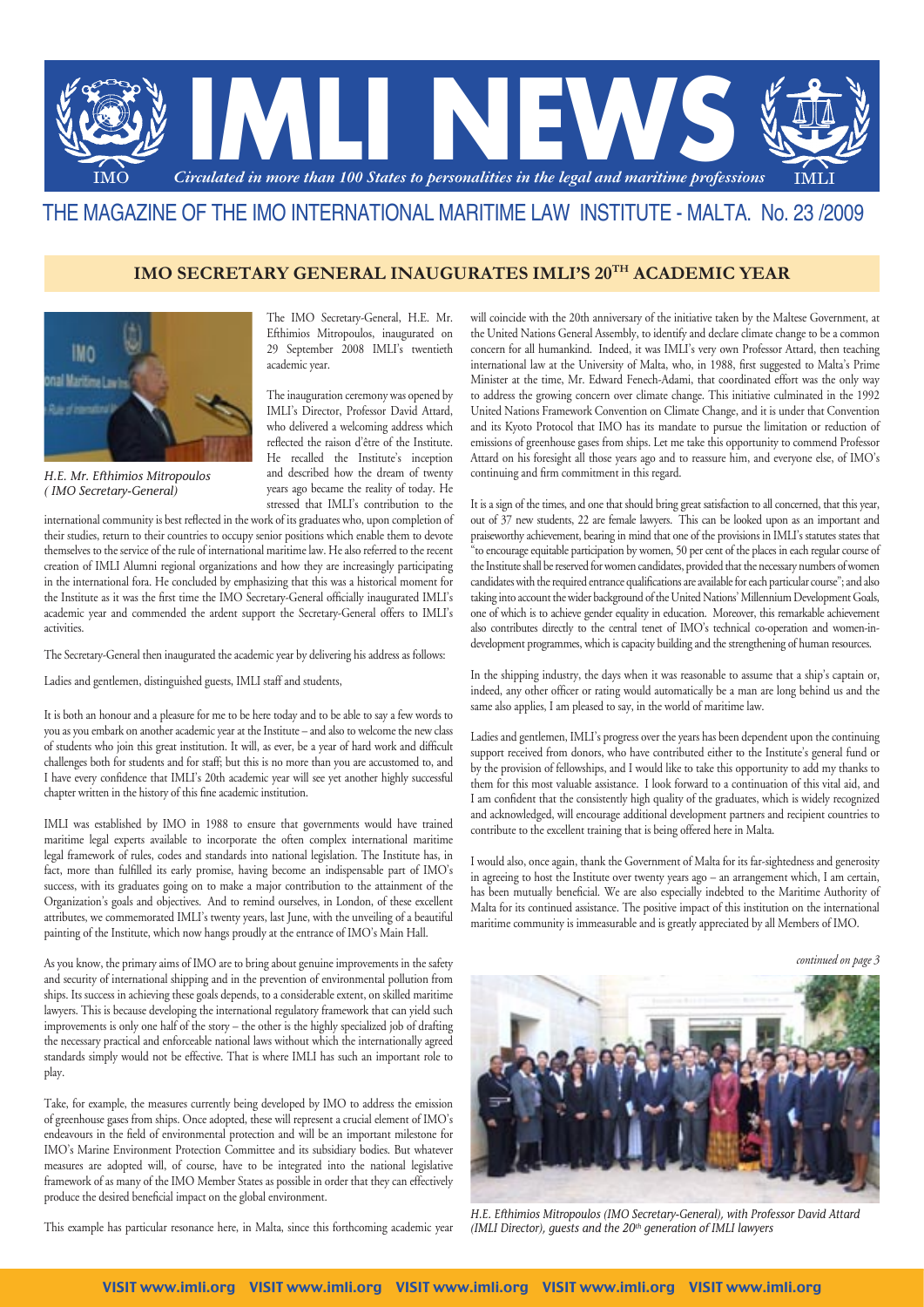## **DONORS 2008-2009**

**IMO**



*Mr. Efthimios Mitropoulos, IMO Secretary General, presents the IMO Secretary-General's Prize for Best Dissertation to Mrs. Karina Hansford (Russian Federation) and Mr. Murat Bassaran (Turkey) during the 2008 Graduation Ceremony* 

The International Maritime Organization continues to support IMLI's funding requirements. It annually provides scholarships which are intended for deserving government-nominated candidates who wish to pursue post-graduate studies in international maritime law at IMLI. This academic year IMO provided five full and one partial scholarships which were awarded to: Mrs. Amanza Walton-Desir (Guyana), Mr. Farouq Al-Bdour (Jordan), Mr. Choe Kun Song (DPR Korea), Mr. Jo Se Gwan (DPR Korea), Ms. Primrose Chimwaza (Malawi), and Ms. Alison Gili (Malta).

At the end of every academic year, the IMO Secretary-General's Prize is awarded to the student who writes the best dissertation.

The 2008 Secretary-General's Prize for Best Dissertation was awarded jointly to Mrs. Karina Hansford (Russian Federation) and Mr. Murat Basaran (Turkey).

## **LLOYD'S REGISTER**

Lloyd's Register continues to support training at IMLI. With its aim to enhance safety and to approve assets and systems at sea, on land and in the air Lloyd's Register sets, upholds and applies high technical standards of design, manufacture, construction, maintenance, operation and performance across many sectors to the benefit of many businesses. This academic year the following students have been awarded scholarships by Lloyd's Register: Ms. Paola Acuña (Costa Rica), Ms. Katja Pecek (Slovenia), and Mrs. Agatha James Andries (St. Kitts and Nevis).



*Mr Jim Harrison, Group Legal Director of Lloyd's Register addressing the IMLI class 2007/2008 during a visit to Lloyd's Register.*

#### **IMLI ACADEMIC PROGRAMMES**

Applications to the following academic programmes are now being invited: **DOCTOR OF PHILOSOPHY PROGRAMME** – The Programme is solely researched-based and involves a high degree of independence from candidates. It requires the submission and successful defence of a thesis of not more than 100.000 words. Studies for the degree should be completed within three to five years from first enrolment. To qualify for the Programme, candidates must hold a Master's Degree from a recognized university or academic institution, or hold qualifications of comparable standard.

**MASTER OF LAWS IN INTERNATIONAL MARITIME LAW** – The one-year study Programme consists of education in international law, law of the sea, shipping law, marine environmental law and drafting of maritime legislation. Admission to the Programme is open to a limited number of students in any academic year. A university degree in law and proficiency in the English language are prerequisites to admission. Financial assistance may be available.

**ADVANCED DIPLOMA IN INTERNATIONAL MARITIME LAW –** The Programme requires the candidate to earn a total of 25 credits by successfully following and completing credits on distinct subject areas either within the Public International Maritime Law strand, the Private International Maritime Law strand or the General International Maritime Law strand. Credits must be undertaken between one to five academic years from first enrolment.

### **NIPPON FOUNDATION**

The Nippon Foundation, through its joint project with IMLI, known as the "Human Resources Development Project for the Advancement of a More Effective Legal Order for the Oceans", continues to support deserving government nominated scholars. For the academic year 2008-2009 the following students were selected as scholars under the Project: Mr. Farhad Mammadov (Azerbaijan), Ms. Melisa Wright (The Bahamas), Mr. Feng Jianzhong (China), Ms. Kathy Buffong (Dominica), Mr. Zaza Pirveli (Georgia), Mr. Samuel Darse (India), Valdez (The Philippines), Mrs. Anusha *Graduation Ceremony.* Fernando (Sri Lanka), and Mrs. Tran Thi Hai Yen (Viet Nam).



Ms. Renny Meirina (Indonesia), Mr. Lazaro *Ms. Elda Belja (Albania) during the 2008 Mr. Masazumi Nagamitsu, Executive Director of the Nippon Foundation, presents the Sasakawa Prize for Best Performing Nippon Foundation Scholar to* 

At the end of every academic year, the Sasakawa Prize for the Best Performing Nippon Foundation Scholar is awarded to the Nippon Scholar who has the best overall performance in the LL.M. Programme. The 2008 Sasakawa Prize was awarded to Ms. Elda Belja (Albania).



*Mr. Frederic Hebert, Director of REMPEC presents the Marine Environment Law Prize to Capt. Arvind Kumar (India) during the 2008 Graduation Ceremony.*

#### **SAFEMED**

The "Euro-med Cooperation on Maritime Safety and Prevention of Pollution from Ships – SAFEMED" (SAFEMED) is an EU-funded project which is being implemented by REMPEC. The SAFEMED project seeks to mitigate the imbalance in the application of maritime legislation in the region among Mediterranean partners who are not members of the European Union (EU) and those who are. The SAFEMED project provided 10 scholarships to qualified, government-nominated IMLI students coming from the Mediterranean partners of Algeria, Egypt, Israel, Jordan, Lebanon, Morocco, the Palestinian Authority, Syria, Tunisia and Turkey. The last three scholarships under the Project

were awarded to: Mr. Abdeerrazak Titraoui (Algeria), Mr. Ibrahim El Diwany (Egypt), and Mr. Saber Fayez Alaiwah (Jordan).

Under the follow up project "SAFEMED II" which has just commenced an additional five scholarships will be granted during the three year implementation period. All the project beneficiaries will be invited to nominate possible candidates, but priority will be given to those beneficiaries whose staff has not yet had the opportunity to participate in the IMLI programme.

## **FOR INFORMATION ON ADMISSIONS, PLEASE CONTACT:** *Mr. Ruben Maceda, Assistant Lecturer/Admissions Officer IMLI, P.O. Box 31, Msida MSD 1000, Malta Tel.: (+356) 21 310 816 or (+356) 21 319 343; Fax: (+356) 21 343 092 E-mail: admissions@imli.org*  **IMLI NEWS** *Published by the IMO International Maritime Law Institute Editor: Ms. Elda Belja All correspondence should be addressed to: IMLI, P.O. Box 31, Msida MSD 1000, Malta Tel: (+356) 21 310 816 or (+356) 21 319 343; Fax: (+356) 21 343 092*

*E-mail: publications@imli.org The IMO International Maritime Law Institute was established under the auspices of the International Maritime Organization, a specialized agency* 

*of the United Nations*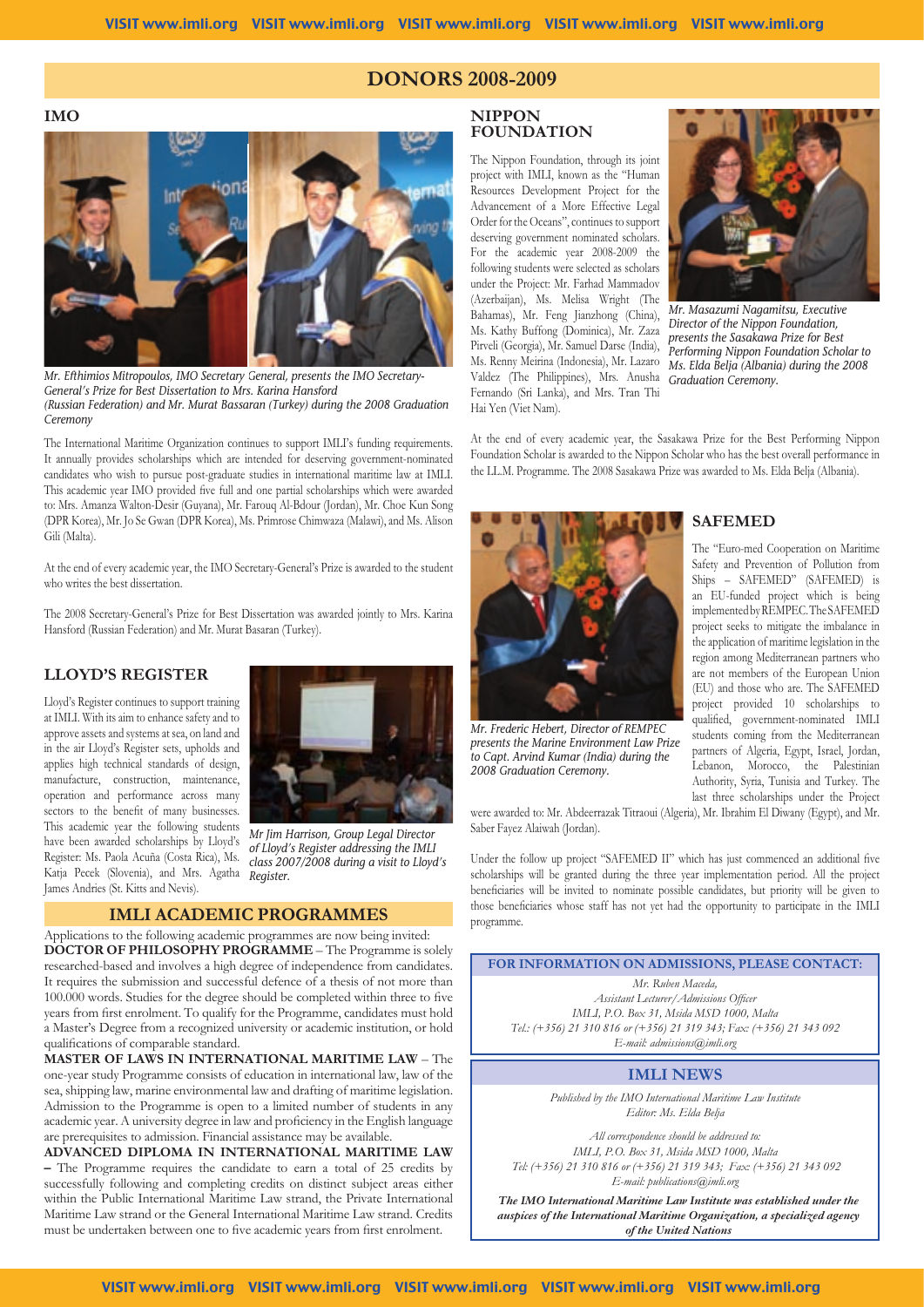# **UNITED NATIONS GENERAL ASSEMBLY RECOGNIZES THE WORK OF IMLI**

On 5 December 2008 the United Nations General Assembly adopted Resolution A/Res/ 63/111 entitled "Oceans and the Law of the Sea". The Resolution, which was adopted by 155 votes in favour, tackles the main aspects of the 1982 United Nations Convention on the Law of the Sea (UNCLOS), and related agreements including the Agreement for the Implementation of the Provisions of UNCLOS relating to the Conservation and Management of Straddling Fish Stocks and Highly Migratory Fish Stock ("The Fish Stocks Agreement"). It calls upon States and International Organizations to cooperate towards the effective implementation of the provisions of UNCLOS.

The Resolution highlights the need of capacity-building for States to be able to achieve the aims set out in UNCLOS. In this respect, it calls upon States and international financial institutions to strengthen the capacity-building activities, in particular, in developing States and Small Island developing States, in diverse areas as maritime safety and security issues, protection of marine environment, marine scientific research and transfer of marine technology.

Furthermore, the Resolution encourages the capacity-building in the development of national maritime administrations and appropriate legal frameworks to establish or enhance the necessary infrastructure, legislative and enforcement capabilities, to promote the effective compliance with, and effective implementation and enforcement of States' responsibilities under international law.

In acknowledgment of the Institute's contribution the international community officially recognized in the Resolution A/Res/ 63/111 the importance of IMLI's work. The text of paragraph 13 of this Resolution - adopted by the UN's highest representative body - reads as follows:

*"Recognizes the importance of the work of the International Maritime Law Institute of the International Maritime Organization as a centre of education and training of Government legal advisers, mainly from developing States, notes that the number of its graduates in more than 102 States confirms its effective capacity-building role in the field of international law, and urges States, intergovernmental organizations and financial institutions to make voluntary financial contributions to the budget of the Institute".* 

The IMO International Maritime Law Institute (IMLI), was, indeed, established by IMO in 1988 to ensure that governments would have trained maritime legal experts available to incorporate the often complex international maritime legal framework of rules, codes and standards into national legislation. IMLI students are usually nominated by their governments and generally occupy senior posts in their national

## **NEW MEMBER IN IMLI FACULTY**

Ms. Elda Belja (IMLI graduate) from Albania has been recently appointed as the new IMLI's Assistant Lecturer.

Ms. Belja is a maritime lawyer who, prior to the appointment at IMLI, held a post at the Maritime Transport Department in the Ministry of Public Works, Transport and Telecommunications in Albania.

#### *continued from page 1*

Of course, the continuing smooth functioning of the Institute is due, in no small measure, to the tremendous commitment of its able and dedicated faculty and administrative staff, and to the high standard of teaching given by the large number of visiting lecturers who provide their services voluntarily. To those who willingly give their time and expertise, I offer my sincere gratitude. And to Professor Attard, who provides such able and admirable leadership, I once again extend my immense appreciation.

Finally, in this year of anniversaries for both IMO and for IMLI, it would be remiss of me to overlook this opportunity to pay tribute to two individuals, without whom we might not be here today, looking forward to the start of yet another academic year.

# **IMLI STUDENTS ACADEMIC YEAR 2008-2009 ADVANCED DIPLOMA PROGRAMME**



Elchin Qadir Ganjaliyev (AZERBAIJAN)

Emanuel Mallia (MALTA)



Clinton O'Neil (MALTA)



Edric Zahra (MALTA)

administrations. Upon completion of their studies at the Institute, IMLI graduates are able to provide the expertise required for the implementation of international conventions into their respective national legal systems.

Over the twenty year period, since its inception, the Institute – through its different programmes and courses - has trained a total of 466 students who have hailed from the following countries:

Albania, Algeria, Angola, Argentina, Azerbaijan, Bahrain, Bangladesh, Barbados, Benin, Brazil, Bulgaria, Burundi, Cameroon, Cape Verde, China, Colombia, Comoros, Congo, Costa Rica, Cote D'Ivoire, Croatia, Cuba, Democratic People's Republic of Korea, Dominica, Ecuador, Egypt, Estonia, Ethiopia, Fiji, France, Georgia, Germany, Ghana, Greece, Grenada, Guatemala, Guyana, Haiti, Honduras, India, Indonesia, Iran, Iraq, Italy, Jamaica, Japan, Jordan, Kazakhstan, Kenya, Latvia, Lebanon, Liberia, Libya, Lithuania, Madagascar, Malaysia, Malawi, Maldives, Malta, Marshall Islands, Mauritania, Mauritius, Mexico, Myanmar, Mozambique, Namibia, New Zealand, Nicaragua, Nigeria, Norway, Pakistan, Palestine, Panama, Peru, Papua New Guinea, Poland, Russia, Saudi Arabia, St. Kitts & Nevis, St. Vincent, Seychelles, Senegal, Sierra Leone, Slovenia, Solomon Islands, South Africa, Sri Lanka, Switzerland, Sudan, Suriname, Tanzania, Thailand, The Bahamas, The Gambia, The Philippines, Togo, Tonga, Trinidad and Tobago, Tunisia, Turkey, Tuvalu, Uganda, Ukraine, United States of America, Uruguay, Vanuatu, Venezuela, Vietnam, Samoa, Yemen, Yugoslavia, Zambia and Zimbabwe.

During its 20 years' devotion to the service of the rule of international maritime law, IMLI, in the words of IMO Secretary-General Mr. Efthimios E. Mitropoulos *"has, in fact, more than fulfilled its early promise, having become an indispensable part of IMO's success, with its graduates going on to make a major contribution to the attainment of the Organization's goals and objectives".*

#### **IMLI ALUMNI**

Ms. Sharon Rose (The Bahamas, class 1993-1994) has been appointed Vice President of the BNP PARIBAS [Bahamas] Ltd.

Mr. Abdullah Saeed (Maldives, class 1998-1999) has been appointed Chief Justice

of Maldives. Ms. Geraldine Spiteri (Malta, class 2006-2007) has been appointed Chairperson of the Yachting Subcommittee at MLAC.

Mr. Filimon Manoni (Marshall Islands, class 2006-2007) has been appointed Marshall Islands' Attorney General.

Mr. Gerald Zackios (Marshall Islands, class 1991-1992) has been appointed Marshal Islands' Minister of Foreign Affairs

Mr. Gilbert Asuque (The Philippines, class 2004-2005) has been appointed Ambassador to Lebanon.

Mr. Sornchai Sirariyakul (Thailand, class 2001-2002) has been appointed Deputy Chief Judge of the Central Intellectual Property and International Trade Court, Thailand.

Ms. Miriam Samaru (Trinidad and Tobago, class 1990-1991) has been appointed Principal of the Hugh Wooding Law School in Trinidad.

First, **Dr. C.P. Srivastava**, whose vision, foresight and determination to bridge the gap between developed and developing countries in matters related to their performance under IMO instruments, gave birth, first to the World Maritime University in Malmö, and then to IMLI. Following its inception, he served IMLI as Chairman of its Governing Board until 1990, when he passed the baton to the second person to whom I wish to pay tribute, my distinguished predecessor at IMO, **Mr. William O'Neil**. He, in turn, served in the same capacity, with equal energy and resourcefulness, for 14 years. Both deserve great credit for the pivotal role they have played in helping to pilot IMLI, through hard and difficult times, to the point where, today, it can face the future, and the start of a new academic year, with confidence and anticipation.

It remains only for me to wish the staff and students of IMLI an enjoyable and fruitful year here in these most pleasant of surroundings; and I look forward to seeing you again, in due course, when, as I am sure it will, all your hard work brings the appropriate reward.

VISIT www.imli.org VISIT www.imli.org VISIT www.imli.org VISIT www.imli.org VISIT www.imli.org